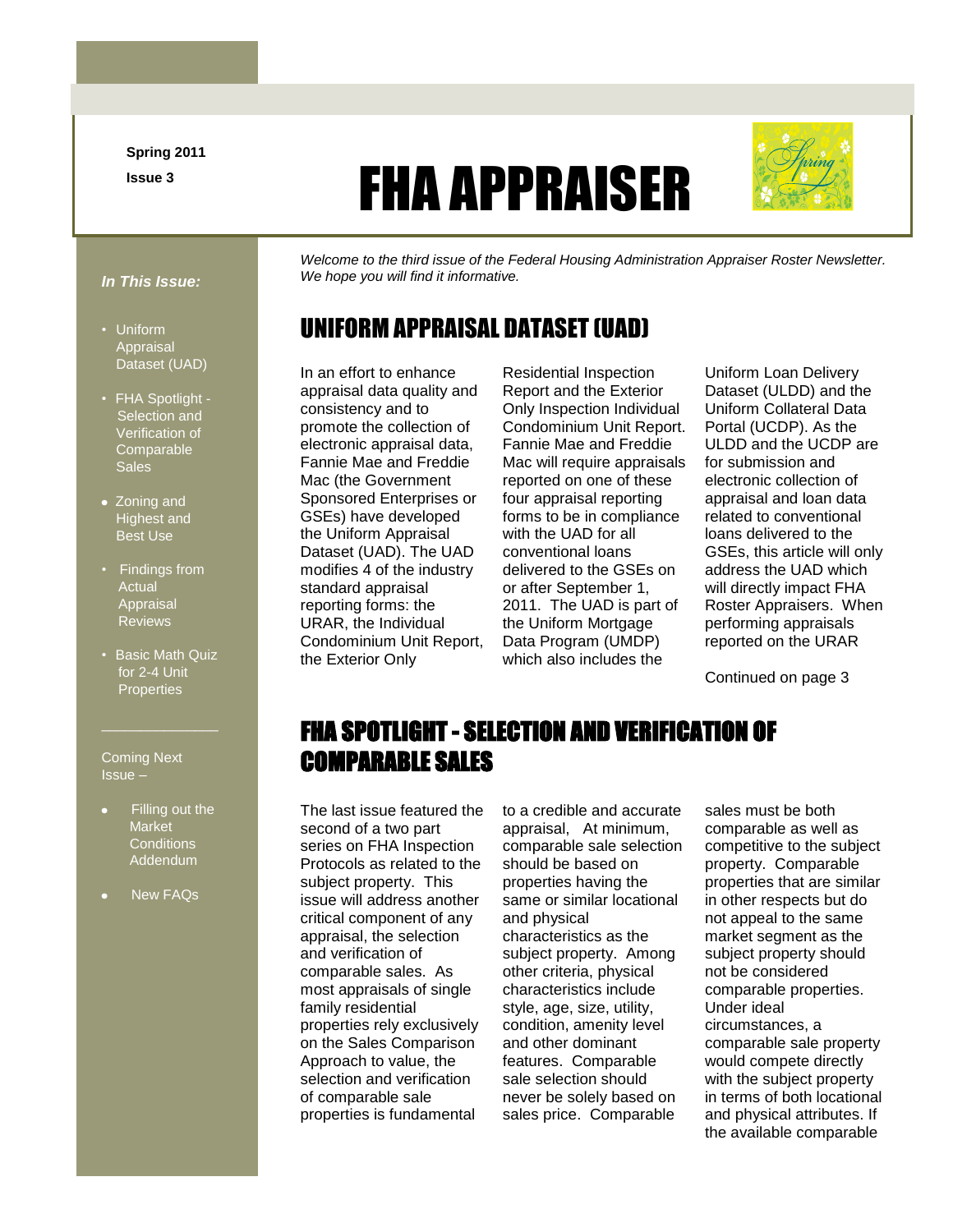# Page 2 of 6



Always bracket the subject with the comparable sales.



#### Selection and Verification of Comparable Sales, cont'd

sales are questionable in terms of being both competitive and comparable, appraisers should consider using a larger pool of sales. In selecting comparable sales, appraisers should use the bracketing method. The Dictionary of Real Estate Appraisal, Fifth Edition, Appraisal Institute, defines bracketing as "a process in which an appraiser determines a probable range of values for a property by applying comparative analysis techniques to data such as a group of sales. The array of comparable sales may be divided into three groups- those superior to the subject, those similar to the subject and those inferior to the subject. The sale price reflected by the sales requiring downward adjustments and those requiring upward adjustment refine the probable range of values for the subject and identify a value range (i.e., a bracket) in which the final value opinion will fall." It is advisable to bracket sales using multiple characteristics such as size, condition, location and other dominant features including obsolescence, both internal and external. If bracketing is not

possible, the appraiser must explain why.

For properties in established subdivisions or for units within established condominium projects or PUDs, the appraiser should use comparable sales from within the same subdivision or project. Resale activity from the same subdivision or project should be the best indicator of value. If comparable sales from outside the subject subdivision or project are used, an explanation must be provided. In appraising properties located in new subdivisions or projects, the appraiser must compare the subject property to other properties in its general market area as well as to properties within the subject subdivision or project. This comparison should help demonstrate market acceptance of new developments and properties within them. In selecting comparable sales, the appraiser should keep in mind that resale activity within the same subdivision or project is preferable to sales from outside as long as the developer or builder of the subject property is not involved in the transaction.

Comparable sales should not exceed 6 months from date of sale and, in no cases, may exceed 1 year from date of sale in the first three comparable sale positions. Older comparable sales can be included (after the first three) to demonstrate time adjustments or market acceptance of other features or conditions.

The appraiser must verify comparable sales. MLS by itself is not considered a verification source. Contacting someone with first-hand knowledge of the transaction (listing or selling agent, buyer, seller, etc.) is the preferred method of verification. MLS data may be incomplete and can sometimes be misleading. Verification with a knowledgeable 3rd party is particularly important in cases where sales concessions were made or the condition of the home influenced the contract purchase price. The information provided should permit the reader of the report to replicate the data from the sources cited. A single verification source is permitted if recognized as an industry standard.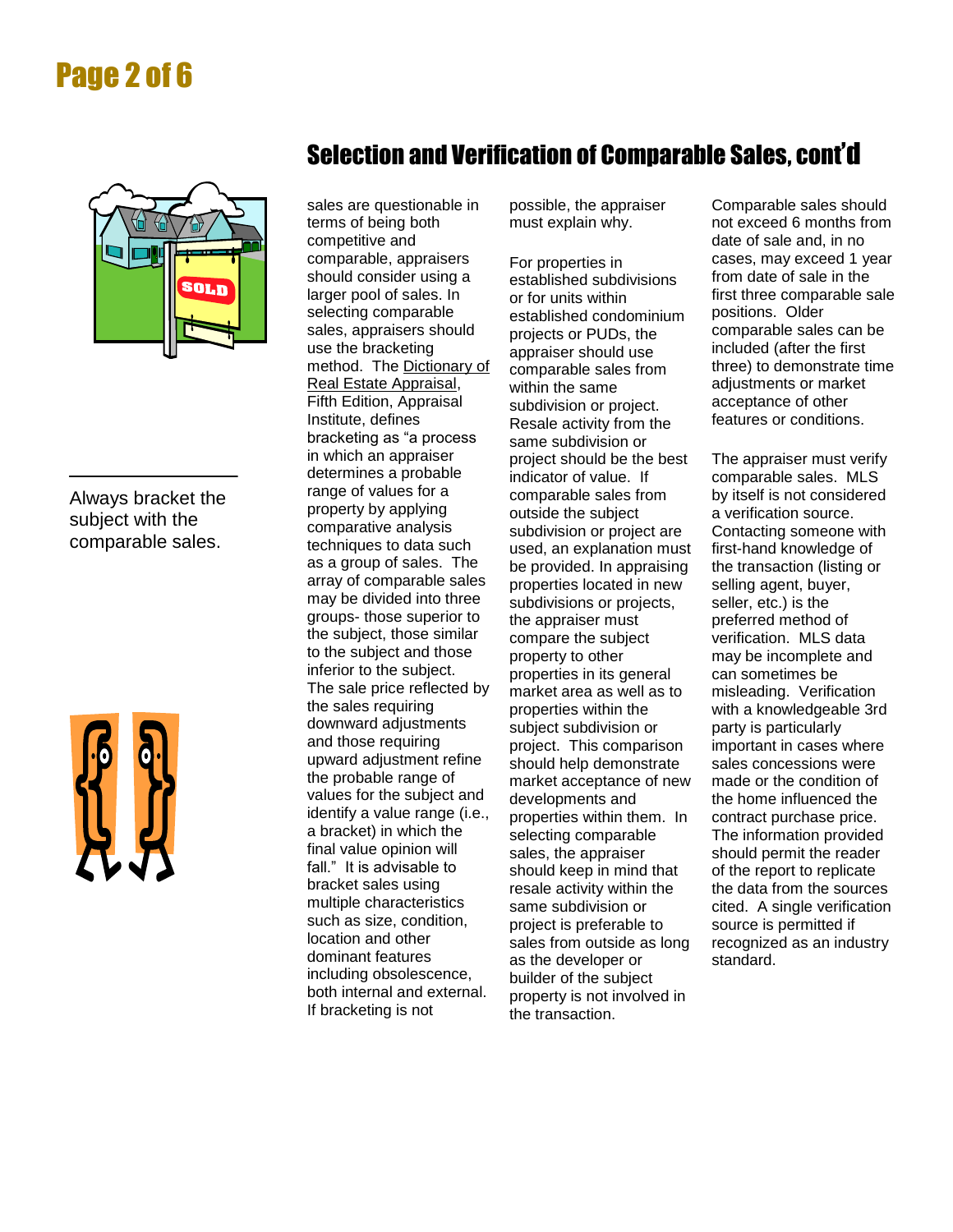# Page 3 of 6

#### UAD Cont'd from 1

and the individual condominium unit report form, FHA Roster Appraisers will be required to submit reports which are UAD compliant. FHA does not permit the use of either of the two exterior only inspection reporting forms.

The UAD will standardize the definitions of select key appraisal data elements such as property condition and quality of construction as well as the describing the view which will prevent appraisers from inputting descriptions such as average in the field for view in the Site Section or average quality in the Improvements Section of the report. UAD compliant appraisal

reporting forms require the following information that was never explicitly required before:

1. Days on market for subject property and the comparable sales

2. Specifically defined condition and quality ratings

3. Status of improvements to kitchen and bathrooms

4. Sale type for the subject property and each comparable sale

Appraisal report software form providers have incorporated the UAD requirements into their

form software and UAD compliant appraisal reporting forms will be available on an industry wide basis this Spring.

FHA Roster appraisers can become familiar with the UAD field specific requirements detailed in Appendix D of the Uniform Mortgage Data Program by visiting either of the GSEs' web sites: [Fannie](https://www.efanniemae.com/sf/lqi/umdp/uad/index.jsp)  [Mae](https://www.efanniemae.com/sf/lqi/umdp/uad/index.jsp) or [Freddie Mac](http://www.freddiemac.com/learn/selfstudy/Using_the_Uniform_Appraisal_Dataset/player.html)

FHA plans to release guidance concerning the use of the UAD appraisal reporting forms later this year.



## ZONING AND HIGHEST AND BEST USE

Compliance with Valuation Protocol: Determining Zoning and Highest and Best Use per Appendix D of Handbook 4150.2 appears to be simple, quick and easy. Why do appraisers get it wrong? Zoning ordinances are public documents and the jurisdiction must make them available to the public. Jurisdictions make zoning ordinances and mapping available through a variety of sources, including books, electronic files and websites. Regardless of the source, the appraiser is required to own or have access to the current zoning ordinance and related mapping for the jurisdictions in which they appraise and profess to have a geographic competence in.

How many appraisals are completed where the appraiser reports the wrong zoning, types in the land use code or has a "favorite", for example, R instead of A1 or DR 5.5 (actual zoning)? Each of these errors results in a statement that is untrue and results in a misleading report. Next the appraiser determines if the subject property is in compliance with zoning. If the zoning classification reported is not accurate, and/or if the appraiser has not read the zoning ordinance to know if the subject property is in compliance, checking "legal" may result in an untrue statement and a misleading report.

Then the appraiser determines if the Highest and Best Use of the subject is the current use. If the zoning reported is not accurate and/or if the property does not comply with the zoning, this results in another untrue statement and a misleading report. If the current use is not legal and the property is not eligible for FHA mortgage insurance but the appraiser does not properly research, analyze and accurately report the actual zoning and whether or not the subject conforms, then the appraiser has incurred liability. FHA reminds appraisers to always perform the necessary due diligence to produce a credible and accurate appraisal.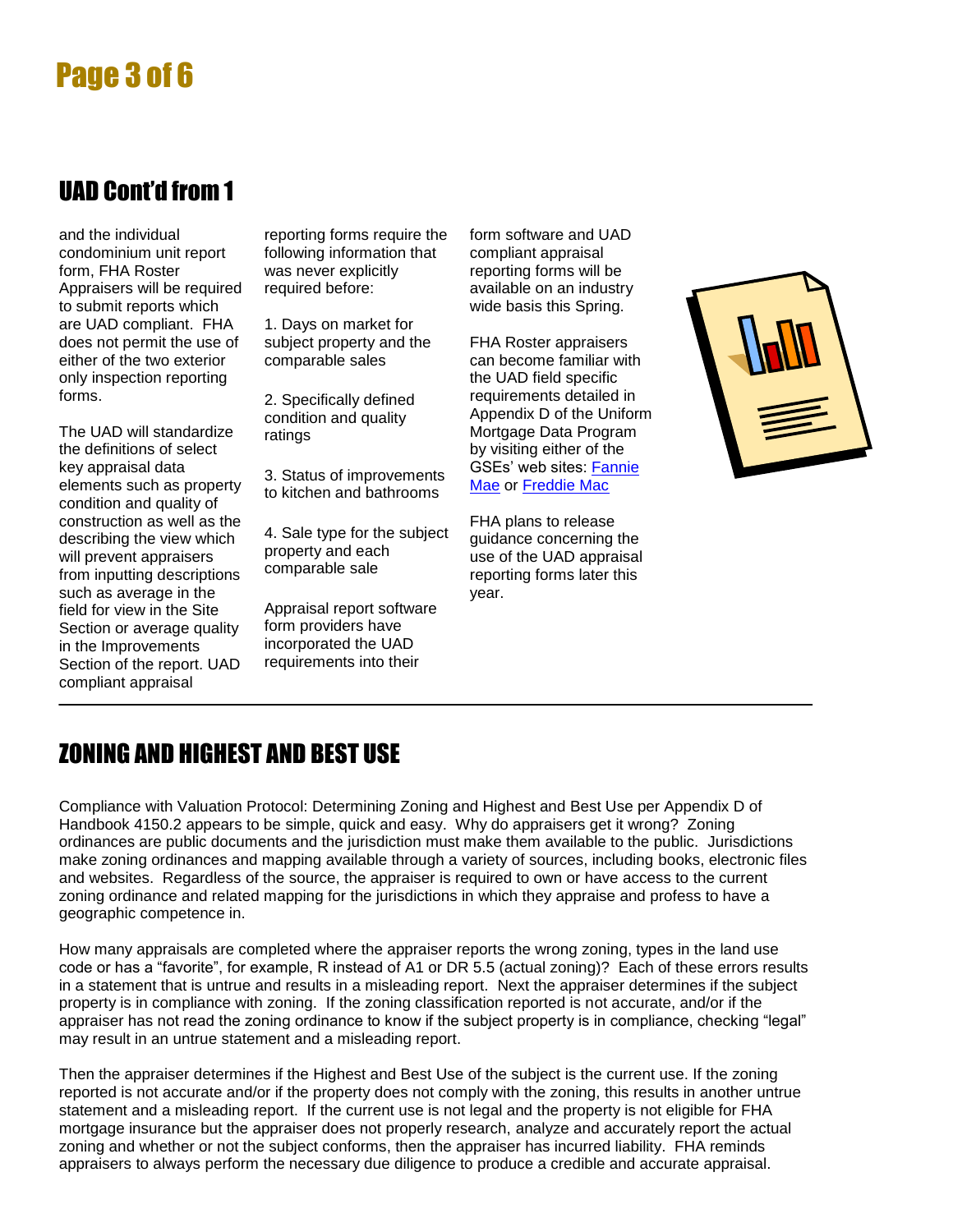## Page 4 of 6



#### FINDINGS FROM ACTUALFHA APPRAISAL REVIEWS

*The following sanctions/actions are the results of actual appraisal reviews conducted by the Santa Ana Homeownership Center (HOC).*

**Failure to Perform an Accurate Appraisal, Failure to Maintain Appraisal Credentials in Good Standing and other FHA reporting requirement errors**

In FHA Case No. xxxxxxxxxx, the appraisal indicated that two of the three comparable sales had no basement and positive or upward adjustments were made to each of the sales as compared to the subject. According to available public records, these two comparable sales featured basements and, in one sale, the basement was finished. The appraisal reported that a sales concession was paid for Comparable Sale No. 1 but failed to either make a market based adjustment

to the sale or provide a discussion as to why no adjustment was made. Additionally, the appraisal indicated that no sales concessions were noted for Comparable Sales Nos. 2 and 3 and should have clearly stated that either no sales concessions existed or that the appraiser was unable to determine such. Furthermore, the appraisal only included MLS photos of comparable sales as exhibits and did not include photos of the comparable sales taken by the appraiser as required by FHA appraisal reporting requirements. In Case No. xxx-xxxxxxxm the same appraiser noted roof conditions that may be indicative of a faulty or leaky roof but made the appraisal "as is" rather

than subject to further inspection by a qualified third party. Based upon a review of these appraisals as well as a review of a third appraisal in which the appraiser failed to maintain good standing with the state licensing board and performed an appraisal with an expired appraisal credential, the Santa Ana HOC recommended removal of the appraiser from the Roster for a period of six months and required completion of 15 hours of continuing education in USPAP and 7 hours of continuing education in the preparation of FHA appraisals. The proposed removal was appealed by the appraiser but was denied by the HOC.

#### **Failure to Perform an Accurate Appraisal Report and Select Suitable Comparable Sales**

In FHA Case No. xxxxxxxxxx, the appraisal made no mention of valley and canyon views enjoyed by one comparable sale and an adjustment of \$25,000 was made to another comparable sale to reflect \$220,000 invested in upgrades to the home without an

explanation or support for the discounting the contributory value of the upgrades.

Comparable Sale No. 3 is located over 1 mile from subject and no support or explanation is provided as to why other equally similar comparable sales in closer proximity to the subject were not selected. The Santa Ana HOC issued an education sanction against the appraiser, requiring

completion of 29 hours of continuing education (15 hours of USPAP, 7 hours in the preparation of FHA appraisals and 7 hours of sales comparison analysis). The appraiser failed to complete the continuing education hours within the allotted time period and the Homeownership Center is proposing to remove the appraiser from the Roster for a period of one year. Final disposition on this case is pending.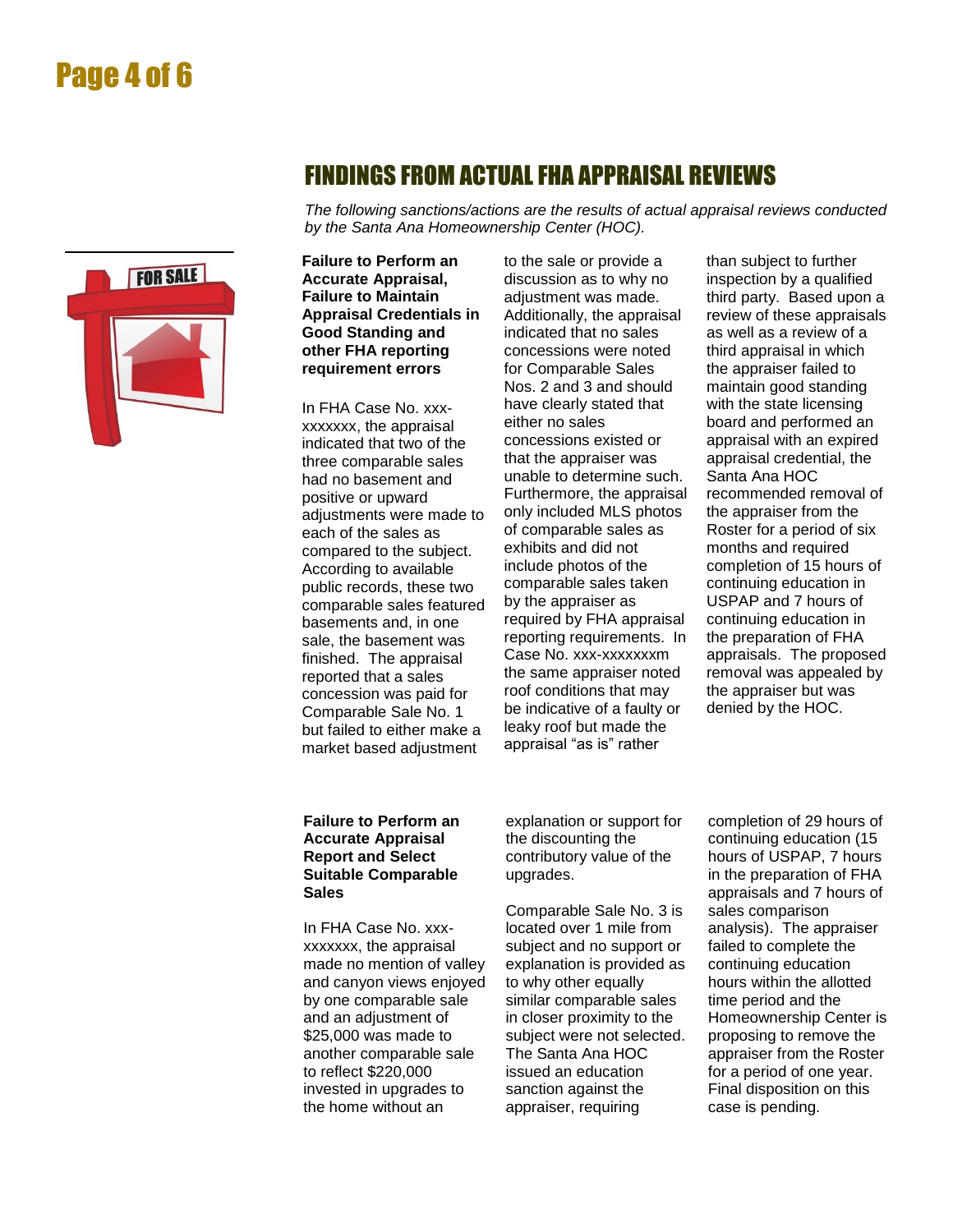# Page 5 of 6

### SPRING TUNE UP – BASIC MATH QUIZ FOR 2-4 UNIT PROPERTIES

In recent months FHA reviewers have noted the poor quality of 2-4 unit appraisals, including an appraisal with the following reconciliation of the income approach: *"The appraiser used the current rent of the subject property and the indicated value by the sales comparison approach to calculate the gross rent multiplier. The gross rent multiplier times the current rent of the subject property establishes the indicated value by the income approach, which supports the final value conclusion."* **Scary, isn't it?**

Following are a few refresher exercises to assist appraisers in completing the income approach on 2-4 unit appraisals. Try these and see how you do.

1. An appraiser's research on a 2 unit small residential income property revealed only 2 sales which were rented at the time of the sale. Comparable number one is a 3 unit property that sold for \$345,000 and was rented at the time of sale for \$1,800 Comparable number two is a 2 unit property that sold for \$265,000 and was rented at the time of sale for \$1,200

What is the GRM for each comparable sale? \_\_\_\_\_ What GRM is best indicated by the market? \_\_\_\_\_

If the subject property has an indicated market rent of \$1,350, what is the indicated value of the subject by the income approach?

- 2. An appraiser's research on a 3 unit small residential income property revealed 9 sales that were rented at the time of the inspection.
- 2 unit property sold for \$175,000, one unit rented for \$800, market rent for the second is \$900.  $\bullet$
- 3 unit property sold for \$750,000 and was rented for \$3,200
- 3 unit property sold for \$320,000 and was rented for \$2,000
- 2 unit property sold for \$210,000 and was rented for \$1,500
- 4 unit property sold for \$420,000 and was rented for \$2,200
- 3 unit property sold for \$400,000 and was rented for \$1,900
- 3 unit property sold for \$370,000 and was rented for \$2,100

What is the GRM for each sale?

Which sales are most comparable to the subject property?

What is the most appropriate GRM for the subject?

If the subject currently rents for \$2,100 a month, what is the value indicated by the sales comparison approach?

If these were easy, have a nice day. If not, get out your text books and brush up. Competence is required by USPAP, FHA and your state board.